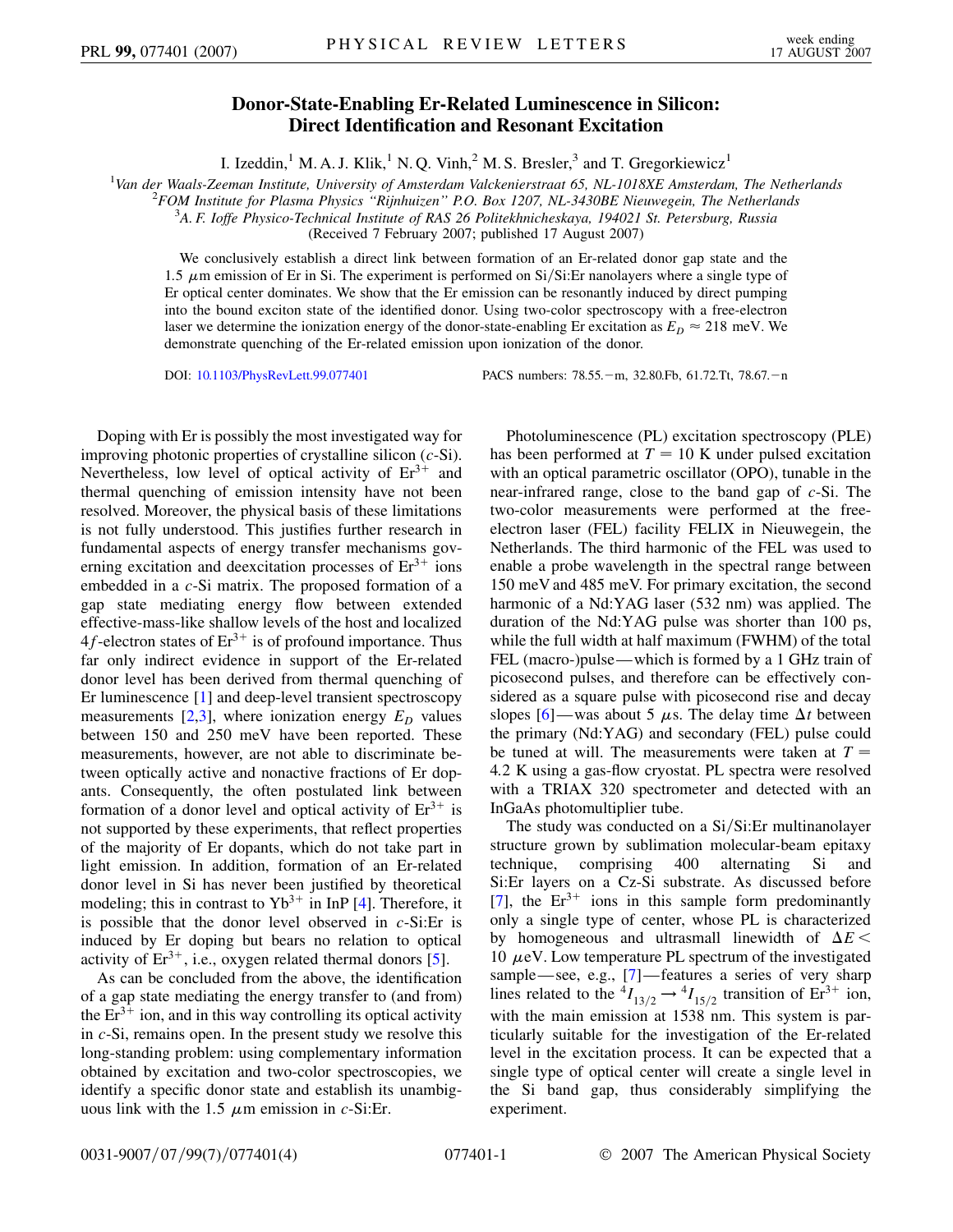In Fig. [1,](#page-1-0) we present a PLE spectrum of the Er-related emission measured in the investigated structure for excitation energy  $E_X$  close to the band gap of  $c$ -Si. As can be seen, in addition to the usually observed contribution produced by (the onset of) the band-to-band excitation, also a resonant feature, peaking at the energy around  $E_X = E_R \approx$ 1*:*18 eV, is clearly visible. We propose to identify this with a different excitation channel appearing in this energy range. Such a hypothesis is directly supported by PL intensity power dependence, shown in the inset, for the two photon energies indicated with arrows. While the data obtained for the higher energy value of  $E_X = 1.54$  eV exhibit the saturating behavior characteristic of the band-to-band excitation mode [\[8](#page-3-7)], the dependence for  $E_X =$  $E_R \approx 1.18$  eV has a strong linear component superimposed on this saturating background. Such a linear dependence is expected for ''direct'' pumping. For Er in *c*-Si a resonant excitation could indeed take place via a bound exciton state induced by the long-sought Er-related donor discussed earlier. In that case, the energy  $E_R$  required for this resonant pumping would be given by:

$$
E_R \approx E_G - E_{\text{FEX}} + E_{\text{LO}} - E_{\text{BE}},\tag{1}
$$

where  $E_G$  is the *c*-Si band-gap energy  $E_G = 1.17 \text{ eV}$ ,  $E_{\text{FEX}} = 15$  meV is the exciton formation energy,  $E_{\text{LO}}$  is the energy of the lattice phonon—necessary in view of the indirect band gap of  $c$ -Si—and  $E_{BE}$  is the exciton-donor binding energy. Using the  $E_R \approx 1.18 \text{ eV}$  value derived from the PLE spectrum given in Fig. [1](#page-1-0), we can estimate the exciton binding energy as  $E_{BE} \approx 30$  meV. Since exciton binding and donor ionization energies of a donor are mutually related [\[9\]](#page-3-8), this implies that the relevant donor state involved in the postulated resonant excitation of Er is relatively deep, with the ionization energy in the range of 200–300 meV.

Direct identification of this donor state governing the optical activity of Er in *c*-Si and enabling its excitation has been obtained by two-color spectroscopy in the visible and the midinfrared (MIR) regions. In the past, this powerful

<span id="page-1-0"></span>

FIG. 1 (color online). PLE spectrum of the 1.5  $\mu$ m Er-related emission. For two excitation wavelengths indicated with arrows, normalized power dependence of PL intensity is given in the inset.

experimental technique [\[10\]](#page-3-9) has been successfully applied for investigation of excitation mechanisms in rare-earthdoped matrices  $[11-13]$  $[11-13]$  $[11-13]$ , spin relaxation in semiconductors  $[14]$ , and excited states of atomic clusters  $[15]$ . In these experiments one monitors PL of the system emitted after band-to-band excitation with the primary pulse, which is then altered by the secondary MIR beam (FEL). In the current case, we have observed that the Er-related PL is quenched upon application of a FEL pulse with a sufficiently large photon quantum energy. This is illustrated in the inset to Fig. [2](#page-1-1), which shows the change of PL transient induced by the MIR pulse. Amplitude of the relative quench remains independent of temperature, up to at least 70 K, thus indicating a deeper character of the levels involved in the process [\[10](#page-3-9)[,16](#page-3-14)[,17\]](#page-3-15). Detailed investigations revealed that the magnitude of quenching depends on the timing of FEL with respect to the band-to-band excitation  $\Delta t$  and on the quantum energy  $h\nu_{\text{FEL}}$  and the flux  $\phi_{\text{FEL}}$  of MIR photons. In order to quantify these effects, we define the quench ratio as

<span id="page-1-2"></span>
$$
Q(\Delta t, h\nu_{\text{FEL}}, \phi_{\text{FEL}}) = \frac{I_{\text{no FEL}} - I_{\text{FEL}}}{I_{\text{no FEL}}} = 1 - \frac{\int_{\Delta t}^{\infty} E_{\text{FEL}}^{*}(t)dt}{\int_{\Delta t}^{\infty} E_{\text{no FEL}}^{*}(t)dt},
$$
(2)

where *I* stands for the time-integrated PL intensity, from the moment when the MIR pulse is fired, and  $E_{\text{FEL}}^*$  and  $E_{\text{noFEL}}^*$  are the PL signals observed with and without the FEL pulse, respectively.  $Q = 1$  corresponds to the total quench of the PL signal. Figure [2](#page-1-1) shows the wavelength dependence of PL quench for several flux values. As can be seen, PL quenching is observed for the MIR photon energy  $h\nu_{\text{FEL}} \ge 250 \text{ meV}$ , but not in the region  $h\nu_{\text{FEL}} \le$ 210 meV. We conclude that the quenching effect appears once the photon quantum energy exceeds a certain threshold value located between 210 and 250 meV and saturates

<span id="page-1-1"></span>

FIG. 2 (color online). FEL wavelength dependence of the induced quenching ratio of Er-related PL at 1.5  $\mu$ m, for several flux settings of the FEL. Solid lines correspond to simulations with Eq. [\(2\)](#page-1-2). In the inset: illustration of the FEL-induced quenching of Er-related PL.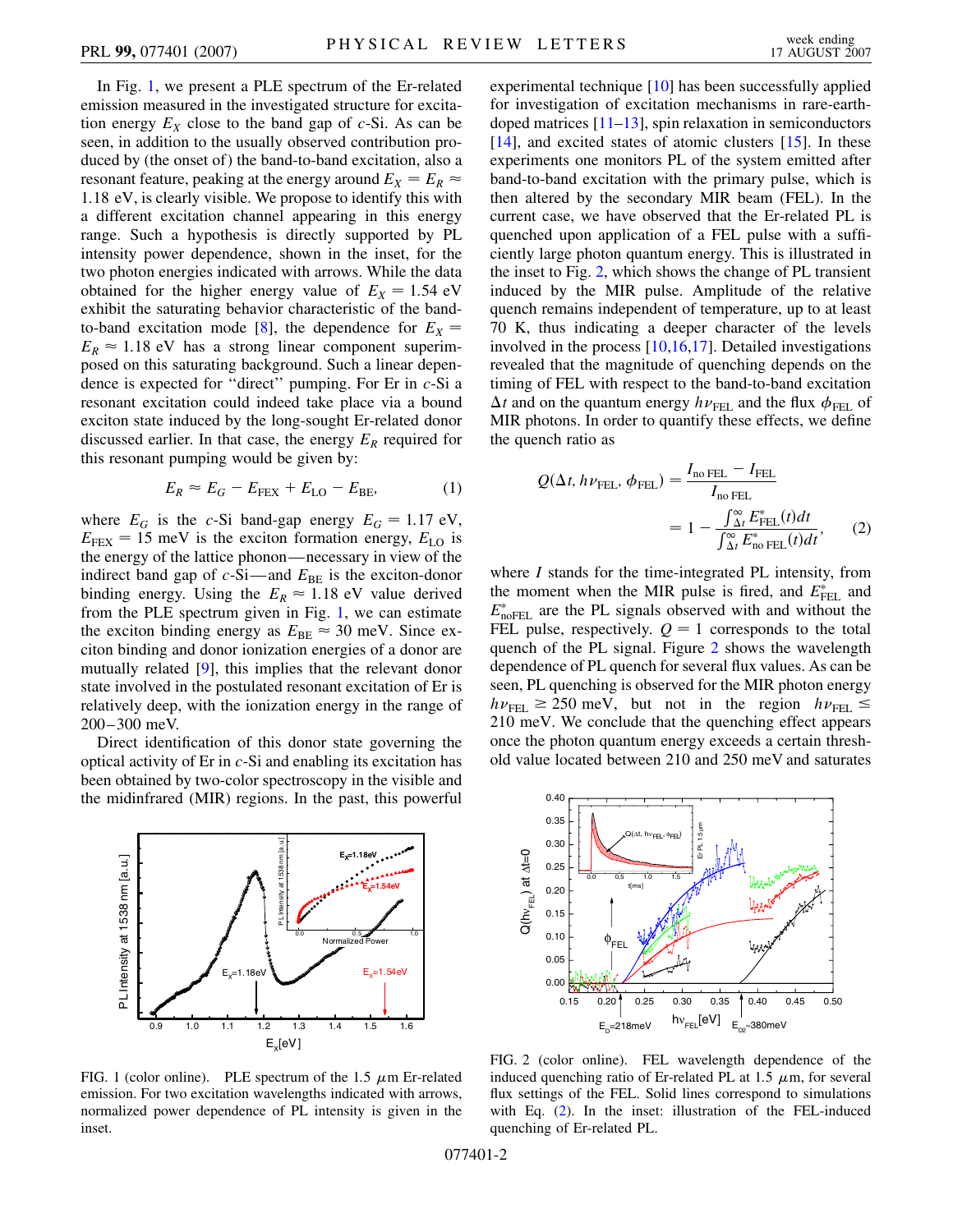<span id="page-2-0"></span>

FIG. 3 (color online). Quenching ratio as a function of the square root of the FEL photon flux for  $h\nu_{\text{FEL}} = 310, 295, 290.6$ , 280, and 256.5 meV,  $T = 4.2$  K,  $\Delta t = 0$ . Linear dependence is shown for low flux values; the saturation level is indicated with the dotted line at  $Q = 0.35$ .

at a higher photon flux—see Fig. [3](#page-2-0), with the maximum signal reduction of  $Q \approx 0.35$ .

Figure [4](#page-2-1) shows the quench ratio as a function of the time delay  $\Delta t$ . As can be seen, the quenching does not take place when the FEL is fired before the pump, gradually increases as the two pulses overlap (  $-8 \mu s \leq \Delta t \leq 0 \mu s$ ), attains maximum for  $\Delta t \approx 0$   $\mu$ s—see the detailed kinetics in the inset—and then slowly, on the time scale of  $\tau_d \approx 300 \mu s$ , reduces towards an equilibrium value of  $Q_{eq} \approx 10\%$ . This observation excludes heating as a possible explanation for the reduction of PL, since this has a relaxation time of an order of milliseconds and therefore PL quenching should take place also for FEL pulses applied before the Nd:YAG. We conclude that application of FEL induces an additional, nonradiative deexcitation of  $Er<sup>3+</sup>$  ions. One possible candidate for such a process could be cooperative upconversion, well known from Er-doped glasses. In this case energy is transferred between two excited  $Er^{3+}$  ions. Effectively, this means that one excitation is lost. However, the up-conversion process depends only on the average distance between ions and on the medium and cannot be influenced by photons from the FEL. This rules out upconversion as a possible mechanism of the FEL-induced PL quenching.

A prominent nonradiative recombination process is the excitation reversal (''back transfer''). It has been identified as the main reason for reduction of  $Er<sup>3+</sup>$  luminescence at elevated temperatures and involves creation of an electronhole pair at the Er-related level at the expense of  $Er^{3+}$ deexcitation. At higher temperatures, the additional energy required for this process is provided by multiphonon absorption. For InP:Yb, it was shown that the ''back transfer'' can also be induced by intense FEL illumination. In that case, a steplike dependence on photon energy and a linear dependence on photon flux, leading to complete quenching of the emission, have been observed [\[13\]](#page-3-11). This is clearly different in the present case, where a pronounced wave-

<span id="page-2-1"></span>

FIG. 4 (color online). Quenching ratio as a function of mutual delay of pump and probe pulses  $\Delta t$ , for  $h\nu_{\text{FEL}} = 413 \text{ meV}$ . In the inset: detailed behavior for the region of overlap between the pump and the FEL pulses.

length dependence and also saturation of the quench ratio are measured. We note further that when we assume that the resonant feature of Fig. [1](#page-1-0) represents the Er-related BE state, then the minimum activation energy necessary for the back transfer can be estimated as  $E_{\text{bt}} \ge E_R - E_{\text{PL}} \approx$ 1180–800 meV = 380 meV. In contrast to that, data in Fig. [2](#page-1-1) show PL quench already at much smaller energies. Taken together, the evidence at hand argues against identification of the observed PL quenching with the ''back transfer''. Also, the aforementioned thermal stability of the observed quenching points against the ''back transfer'', as this process should enhance upon temperature increase to this end, we point out that complete PL quench is indeed observed at higher temperatures.

In the past, also Auger mechanism has been found to hamper PL process of Er in *c*-Si: a carrier in the conduction or valence band can absorb the energy of an excited  $Er^{3+}$ ion, leading to PL quenching [\[18\]](#page-3-16). Auger quenching can be induced with the FEL by optical ionization of trap states [\[17\]](#page-3-15). In that case, the quench rate is proportional to the concentration of carriers liberated by the FEL pulse. Assuming that an equilibrium carrier concentration is maintained during FEL illumination, the PL quenching should increase with the square root of photon flux [\[8\]](#page-3-7) towards saturation determined by full ionization of relevant traps. As evidenced by Fig. [3,](#page-2-0) this characteristic square root dependence is indeed observed in the experiment for small photon fluxes. On the other hand, the quench should increase (practically linearly) with the exposure time of excited Er population to free carrier concentration, i.e., with the "effective" duration of the FEL pulse, again in agreement with the experiment—see Fig. [4.](#page-2-1) We also note that following the full overlap of the two pulses, a small decrease of the quench takes place upon further increase of the delay time. It is plausible to attribute this gradual reduction to decay of (nonequilibrium) population of traps involved in the Auger process. This additionally supports the proposed Auger process rather than the ''back transfer'', which should be time independent. Finally, it is only